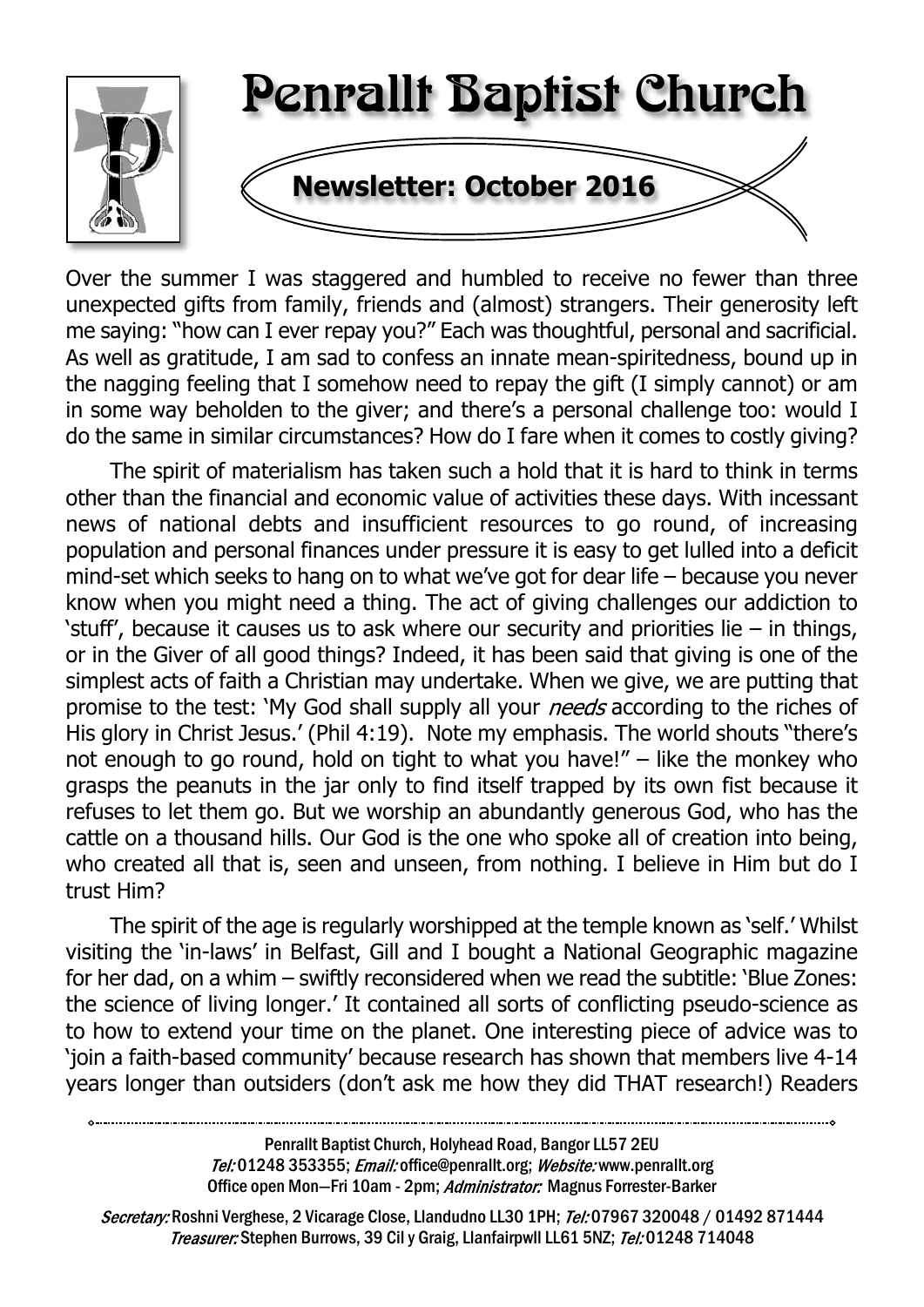were told to 'find one that matches your worldview'. But isn't the priority here back to front? Joining in order to get rather than to give. In any case, quality of life is not measured by years alone; as believers, eternal life starts the moment we put our faith in the One who did not consider equality with God something to be grasped, but made himself nothing, taking the form of a servant, giving up his life on a cross. Observing my father-in-law's devotion, sacrificial love and care for his 92 year old wife reminded me of Christ's example and made me want to quietly shred the magazine. The best gift is surely the gift of oneself (not 'knowledge,' as our university's motto – *Gorau Dawn Deall* – might have it!)

As a faith-community and church family in Penrallt, may we imitate the priority and example of those Macedonian Christians that the apostle Paul applauds in 2 Corinthians 8, who gave themselves first to the Lord (v5), and, whose overflowing joy and extreme poverty welled up in rich generosity (v2). May  $I -$  may we all  $$ experience the joy and liberation of giving, of our time, energies, money, and ourselves as an expression of the Kingdom of God, here in North Wales as in heaven.

May God bless each one of us this autumn.

James Goodman

# **Hello students…**

It is indeed a pleasure to welcome you guys, old and new, at the beginning of this academic year. Hope those of you who have been away during the summer have had a blessed and meaningful break and are now back ready to move on with your studies as well as your walk with Jesus; we have missed your energetic presence. The new ones, we pray, will settle down and find a church in Bangor that suits your spiritual journey; if it is Penrallt that is great; we embrace you with both arms. Going deeper with God is an emphasis in Penrallt and this is reflected in all we do throughout the week. We would love you to come in, look around, make friends not just with student but also with other church families, find a niche for yourself, join in and become one with us; we are not perfect, you can help to make us stronger, better. Just coming in for Sunday services or Faith Café is fine, you will find peace, joy, friendship and food there; however getting involved in the daily life of the church will bring you great blessings, on a journey to the heart of God; you might find it supporting you in rising up to the 'university challenge'. Together we would grow and be the sort of Christians Jesus wants us to be, bearing spiritual fruit, bringing glory and praise to the Father. Matt Dawson, our Student coordinator, has a lively calendar of events for you; please make yourselves known to Matt and us.

God Bless,

Roshni (Church Secretary)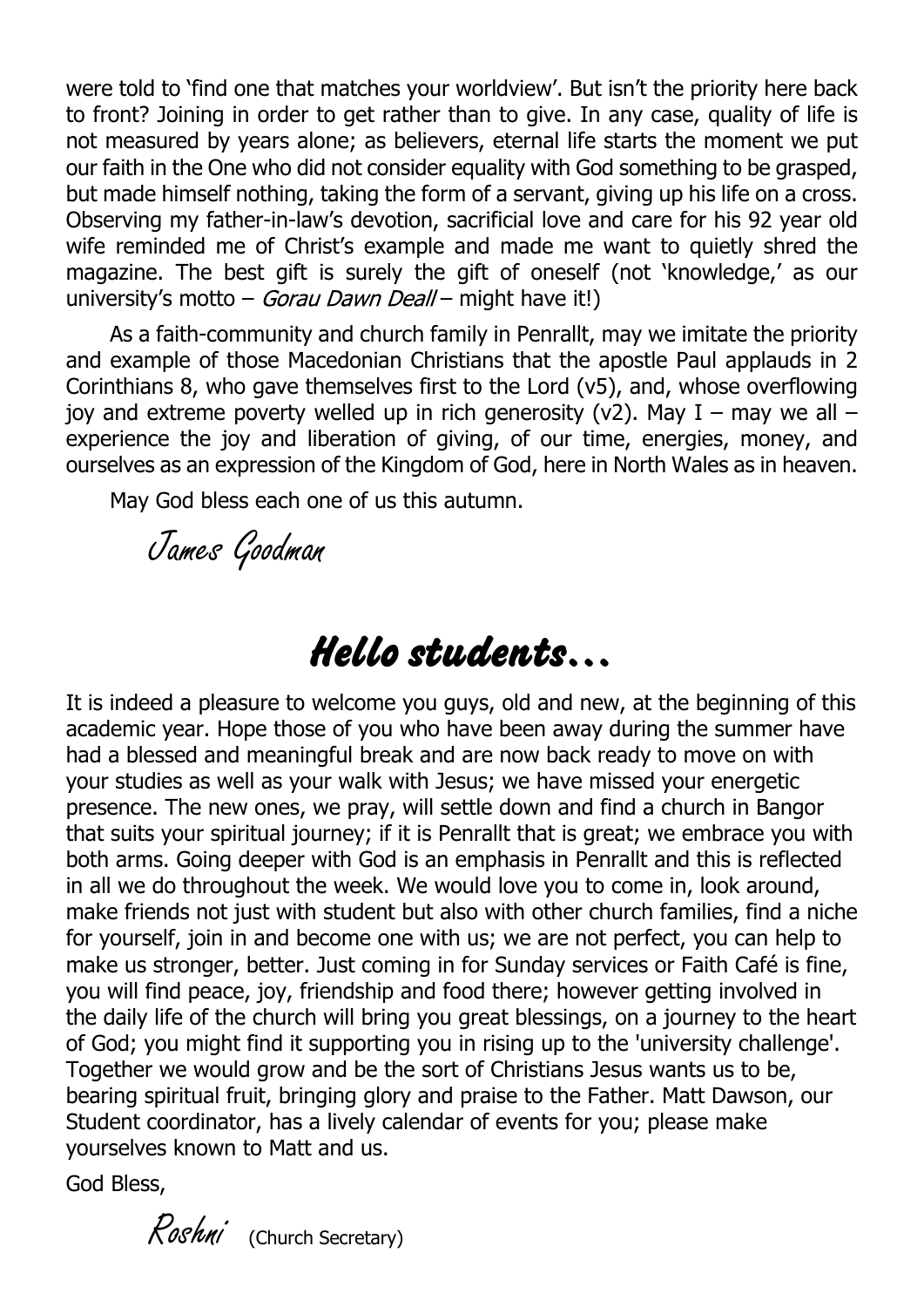# **Services This Month:**

Our morning services in October will be on a variety of standalone subjects. In the evening services we will conclude our series on Paul's letter to Titus and begin a short series on Psalms.

#### **2nd October**

|                          | 10:30am Speaker: Dai Woolridge<br>Does God care?                                   |                     | John 11:35      |
|--------------------------|------------------------------------------------------------------------------------|---------------------|-----------------|
|                          | 6:00pm Communion Service<br><b>Gracious Goodness</b>                               | Speaker: Neil Rymer | Titus 2:11–3:2  |
| 9 <sup>th</sup> October  |                                                                                    |                     |                 |
|                          | 10:30am Speaker: Freddy Farias-Palacios<br>When facing turning points in our lives | Exodus 17:8-16      |                 |
|                          | 6:00pm Speaker: Christopher Penney<br>A Life of Grace and Good works               | Titus 3:3–11        |                 |
| 16 <sup>th</sup> October |                                                                                    |                     |                 |
|                          | 10:30am Speaker: Deb Stammers<br><b>Can these bones live?</b>                      | Ezekiel 37:1-14     |                 |
|                          | 6:00pm Speaker: Donald Poirot.<br><b>Exercises for the soul</b>                    | Psalm 33            |                 |
| 23rd October             |                                                                                    |                     |                 |
|                          | 10:30am Speaker: Speaker: Christopher Penney<br><b>Building a house for God</b>    |                     | 2 Samuel 7:1-17 |
|                          | 6:00pm Speaker: James Goodman                                                      |                     | Psalm 34        |
| 30 <sup>th</sup> October |                                                                                    |                     |                 |
|                          | 10:30am Communion Service                                                          | Speaker: Phil Jump  |                 |

6:00pm Speaker: Phil Jump

# **Our Speakers This Month:**

**Dai Woolridge** is a poet and actor from South Wales who will be taking part in the Wales to the World presentation at Penrallt on Saturday 1st October . **Freddy Farias-Palacios** is the Minister of Eastern Avenue Baptist Church in Romford (Essex). **Christopher Penney** is a Baptist Minister who is currently taking a sabbatical researching for a degree with the University of Wales through Spurgeon's College London. **Phil Jump** is a Regional Minister with the North Western Baptist Association. The other speakers are all members of Penrallt.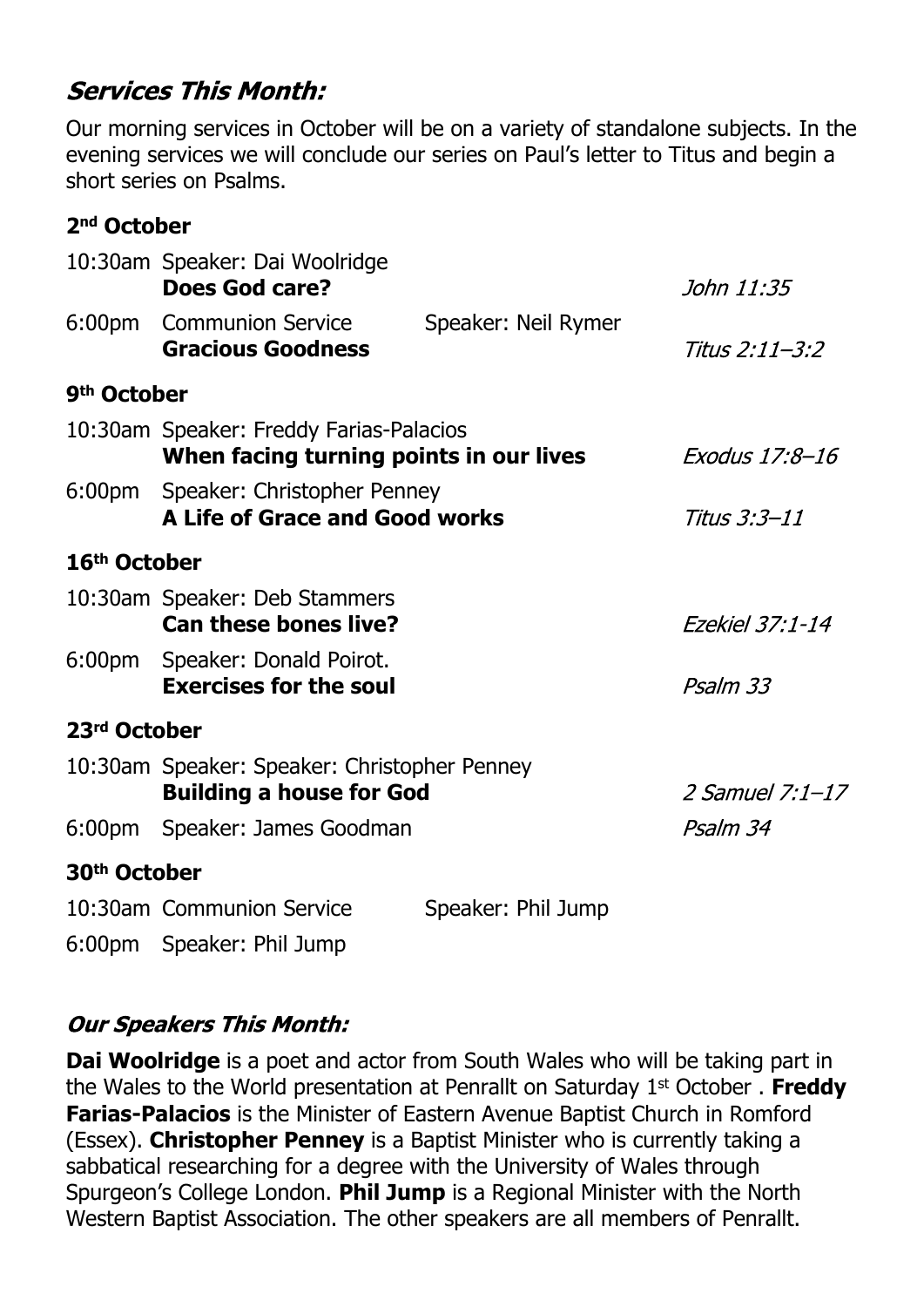# **Dates for Your Diary:**

| Saturday 1                  | 9:30am             | Faith for the Future event with Steven Gaukroger at<br>Prince's Drive Baptist Church, Colwyn Bay.                                                                                                                                                                                          |
|-----------------------------|--------------------|--------------------------------------------------------------------------------------------------------------------------------------------------------------------------------------------------------------------------------------------------------------------------------------------|
|                             | 7:30 <sub>pm</sub> | <i>Wales to the World</i> presentation at Penrallt.                                                                                                                                                                                                                                        |
| <b>Sunday 2</b>             | 2:15 <sub>pm</sub> | Service at Haulfre residential home in Llangoed.                                                                                                                                                                                                                                           |
| <b>Monday 3</b>             | 7:30 <sub>pm</sub> | Church Members' Meeting in the chapel.                                                                                                                                                                                                                                                     |
| Wednesday 5 10:30am         |                    | Men's prayer meeting followed by coffee.                                                                                                                                                                                                                                                   |
| <b>Saturday 8</b>           | 9am-1pm            | Bible Unzipped at Rhos on Sea URC.                                                                                                                                                                                                                                                         |
| <b>Monday 10</b>            | 2:00 <sub>pm</sub> | Pastoral Care Team meeting.                                                                                                                                                                                                                                                                |
| <b>Saturday 15</b>          | 1:30 <sub>pm</sub> | ASD training at Penrallt.                                                                                                                                                                                                                                                                  |
| <b>Monday 17</b>            | 10:30am            | Church walk at Cemlyn Bay.                                                                                                                                                                                                                                                                 |
| <b>Friday 21</b>            | 7pm                | George Verwer event at Llangefni Town Hall.                                                                                                                                                                                                                                                |
| <b>Saturday 22</b>          | 10:30am            | Bangor Street Pastors coffee morning at Berea<br>Newydd.                                                                                                                                                                                                                                   |
|                             | 7:00pm             | Games evening in the Canolfan, with light<br>refreshments and a variety of exciting games. All are<br>welcome.                                                                                                                                                                             |
| <b>Monday 31</b>            |                    | 6-7:15pm Light Party at Penrallt. A fun, 'non-scary' alternative<br>celebration to Halloween parties. Games, singing,<br>party food etc. All children / parents and youth<br>welcome. Come along in really interesting bright<br>coloured clothing. Please NO Halloween-style<br>costumes. |
| <b>Saturday 26 November</b> |                    | Penrallt Christmas Fair.                                                                                                                                                                                                                                                                   |

Please see the Noticeboard section of this newsletter for more about many of these events.

# **News of People:**

Congratulations to **Judy and Malcolm Stammers**, who celebrated their golden wedding anniversary last month.

# **Children's Birthdays in October**

5<sup>th</sup>: Evangeline Goodwin 7<sup>th</sup>: Anna Warnock 20<sup>th</sup>: Micah Adams 21st: Gwilym Davies 23rd: Scott Jones 26<sup>th</sup>: Hannah Howick 31st: Catrin Gwilliam

**Church Lunch** will take place on Sunday 2<sup>nd</sup> October after the morning service. Please bring enough buffet-style food for yourself and one or two others.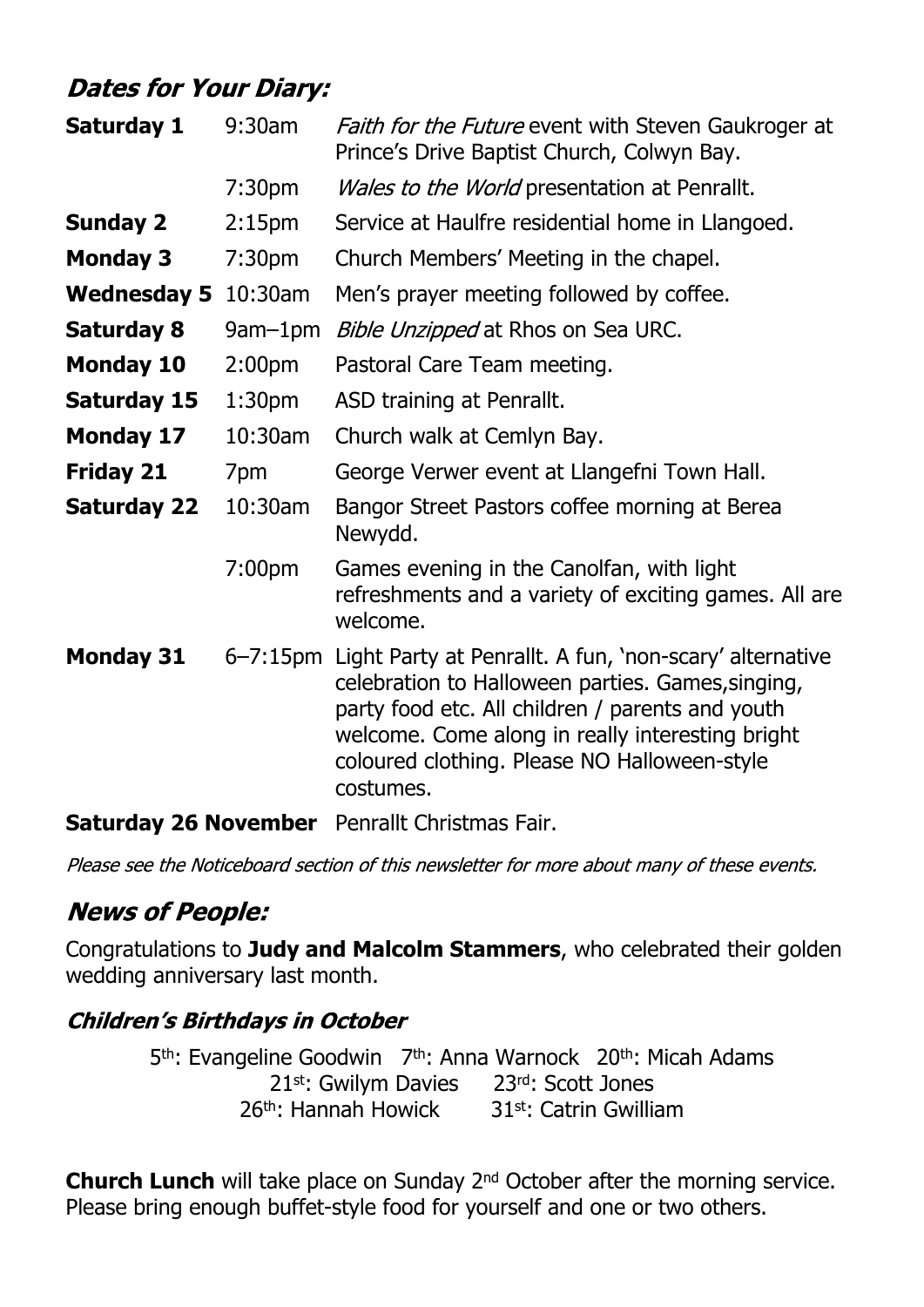# **Homegroups:**

Many of our folk meet in small groups during the week for Bible study, prayer and fellowship. We encourage you to join one of these groups if you are able to.NB not all these groups meet every week. Please check with the contact people to find out when and where they are meeting this month.

| <b>Day</b> | Time                   | <b>Group Name</b>             | <b>Contacts</b>                     |
|------------|------------------------|-------------------------------|-------------------------------------|
| <b>Tue</b> | 7:30 <sub>pm</sub>     | Nilgiri                       | Joan Beer (353874)                  |
| <b>Tue</b> | 7:30 <sub>pm</sub>     | Tyddyn Isaf<br>(Menai Bridge) | Magnus Forrester-Barker<br>(717570) |
| <b>Wed</b> | 2:00 <sub>pm</sub>     | Carers                        | Carol Morris (208407)               |
| <b>Wed</b> | 7:30 <sub>pm</sub>     | <b>Bethesda</b>               | Jon & Deb Stammers (602868)         |
| <b>Wed</b> | 7:30pm                 | <b>Nomads</b>                 | Pat & Roger Borlace (713146)        |
| <b>Thu</b> | 10:30am                | Llanfairpwll (am)             | Sue & Lawrence Moss (713793)        |
| <b>Thu</b> | 7:30pm                 | Llanfairpwll (pm)             | Sue & Lawrence Moss (713793)        |
| Fri        | $10:30$ am $-12:30$ pm | The Lydias                    | Freda Birchall (371316)             |

# Noticeboard:

# *◊* **ASD Training**

Saturday 15th October

1:30*pm* 

We will be hosting a training session for those (e.g. parents, friends or Sunday School teachers) who support someone with an autism spectrum disorder (autism itself, Asperger's, etc.). This is free and open to anyone who feels it may be useful to them; it will take place in Canolfan Penrallt.

# **◊ Bethesda Homegroup**

This term the Bethesda home group will be meeting fortnightly, alternating between a Bible study and a prayer meeting to pray for the local area.

Dates for the Bible study will be: 5th Oct, 2nd Nov, 30th Nov.

Dates for the prayer meeting will be: 19th Oct, 16th Nov, 14th Dec (depending on Christmas activities).

All welcome. See Deb or Jon Stammers for more details.

# *◊* **Bible Unzipped**

Saturday 8<sup>th</sup> October

 $9:30$ am $-1$ pm

Bible Unzipped aims to unpack Scripture with those interested in learning more than can be offered in a Sunday sermon. It also equips those leading in the church with some tools for studying and teaching from the Bible. We meet monthly on the second Saturday morning at Rhos-on-Sea URC from 9:30am to 1pm. Each morning includes three sessions. The course is free. This month's sessions are led by Jon Stammers, Sarah Plum and Julia Bartholomew.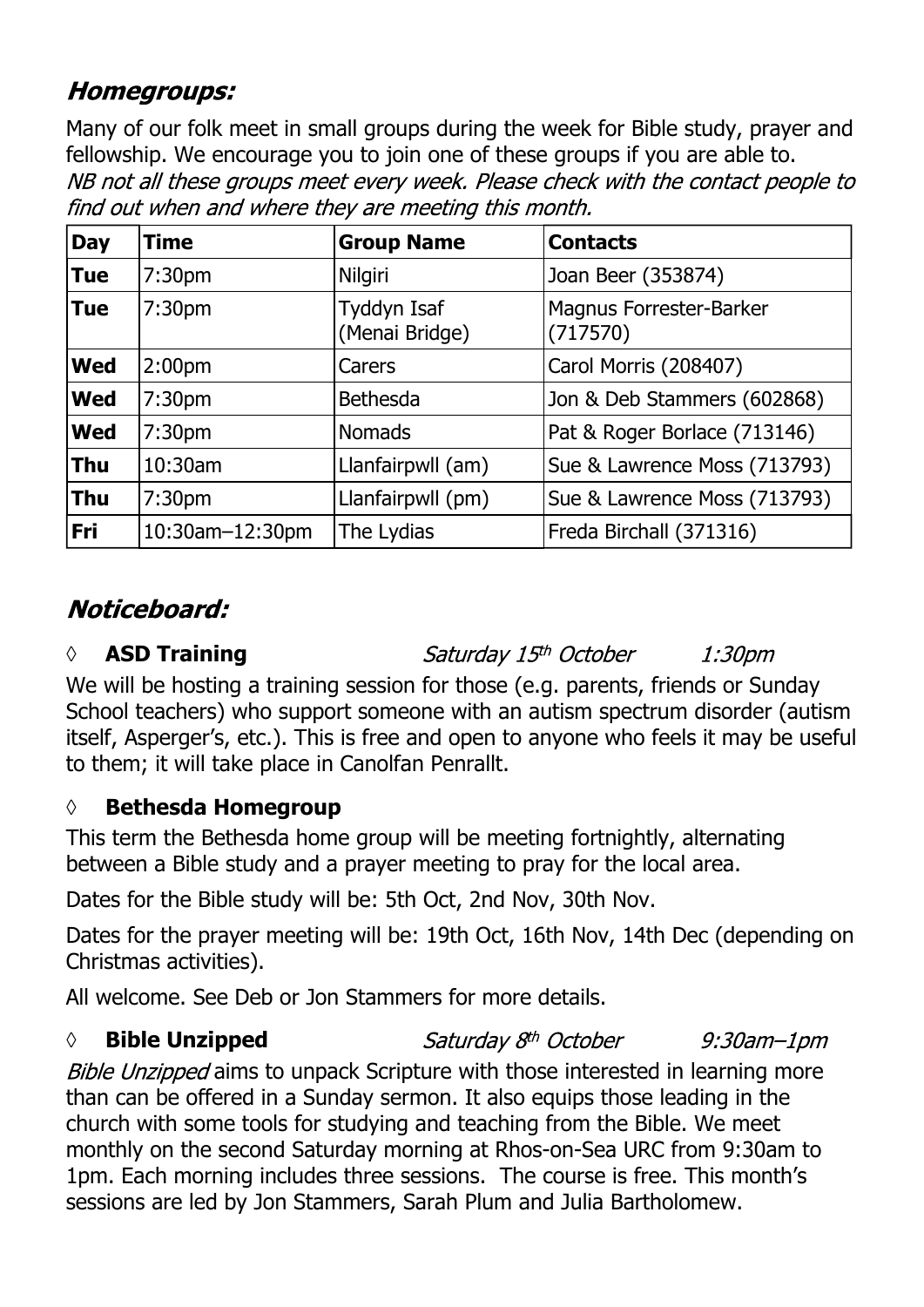#### *◊* **Church Walk**

#### Monday 17th October

This month's walk will be led by Roger Malone. Meet at the western car park at Cemlyn Bay Nature Reserve, at 10:30am. A linear walk to Cemaes, about 6 miles. walking boots and a good windproof coat recommended. Bring a picnic lunch.

# **◊ Faith Café**

Faith Café for this academic year will start on Sunday October 2nd. This is an informal time of fellowship for students after the evening service in which we provide soup, bread, cheese, cakes etc. It runs during term time for the whole academic year. If you can help in any way, by making soup or cakes or providing bread, cheese etc or by making a gift, please see Mari (Kelso) in church or contact her on 07443038183 or 421783. Thank you!

# **◊ Faith for the Future**

Prince's Drive Baptist Church in Colwyn Bay are hosting an event to help you think about the question "What is my faith for?" on Saturday 1<sup>st</sup> October, from 9:30am to 2:30pm. The speaker is Rev. Steven Gaukroger, former president of the Baptist Union of Great Britain. Call 01492 531681 for more information. The event is free but a buffet lunch can be booked in advance for £5. Childcare is available.

# **◊ George Verwer**

George is the founder of Operation Mobilisation and will be speaking at Llangefni Town Hall on Friday 21st October. There will also be a time of worship led by James Goodman. Doors open at 6:30pm for light refreshments and networking; the event itself starts at 7pm.

# **◊ Pastoral Help**

If you have issues of concern about your own or someone else's welfare, please contact a member of the Pastoral Care team: Pat Borlace (713146); Adrienne Ferrada; Gwen Hicks; Geoff Moore (410582); Lawrence Moss (713793); Judy Stammers (364394); Helen Thomas (600174).

# **◊ Penrallt Art Group**

If you are interested in joining this small, friendly group please come along on Monday afternoons from 2:30pm to 4:30pm. The Autumn term starts on Monday 26<sup>th</sup> September and lasts for about 10 weeks. At present we don't have a tutor, but work on our own projects (any medium). Bring your own materials. If you'd like any further information, pleas contact Gwyneth Brindley (01248 352682 or gwyneth@brindley-wales.com). All welcome.

# **◊ Penrallt on Facebook**

We have two groups on Facebook: a general group for news and information, called Penrallt (NB searching on Facebook for "Penrallt" will also bring up several other pages and groups, many of which are not related to us) and a prayerspecific group called Penrallt Prayer Point.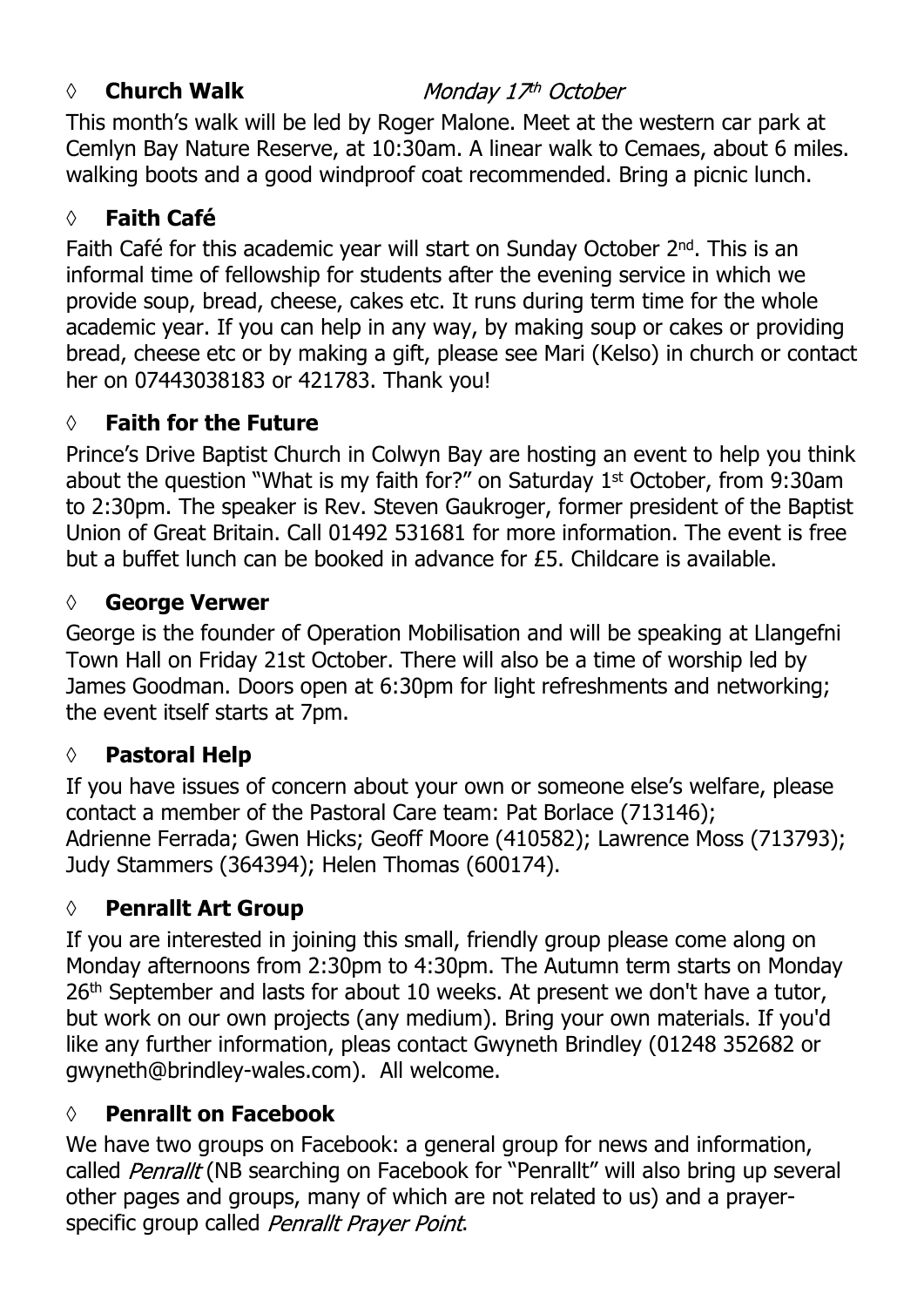# **◊ Pray for Penrallt Every Day**

We believe in prayer and encourage people to pray. You can send prayer request to our electronic diary via office@penrallt.org (there are also prayer cards in the church porch that you can fill in). Better still, you can receive the prayer diary straight to your inbox every Monday (or occasionally on Tuesdays) by emailing the office now and requesting to be put on the list. For more immediate and interactive sharing of prayers, search on Facebook for Penrallt Prayer Point and send a request to join our group.

# **◊ Rough Sleepers**

The church's policy is not to give money directly to the rough sleepers in Upper Bangor. Be warned that some of them can be aggressive. You will find brown envelopes in the porch for a gift that will buy meal vouchers which are distributed to rough sleepers by the Cathedral.

# **◊ Saturday Morning Prayer Meeting**

Every Saturday morning at 8:30am there is a prayer meeting in the Twrgwyn Room to pray for the Penrallt family, our wider community and any other concerns that the Lord lays on your heart. All are welcome.

# **◊ Sunday Afternoon Services**

We visit residential homes in the area once a month on a Sunday afternoon, alternating between Haulfre (in Llangoed, on Anglesey, starting at 2:15pm) and Plas Garnedd (in Llanberis, starting at 2:45pm), usually on the first Sunday. This month we are due to visit Haulfre on **Sunday 2nd October**.

# **Wales to the World**

Saturday 1st October 7:30pm

We look forward to hosting the first evening of a Wales-wide Bible Society tour that looks at the rich spiritual heritage of Wales to give us inspiration for how we can bring the Bible to life in people's hearts now and in the future. The evening, featuring Penrallt's dear friends Dai and Cath Woolridge, will be a fusion of songs, stories and spoken word. Tickets cost £5 and can be bought from the Penrallt office, bought at the door (subject to availability) or booked online at: https://cicconline.org.uk/event/wales-to-the-world-bangor

For more information, see:

https://www.biblesociety.org.uk/get-involved/events/wales-to-the-world-winter-2016-tour/

Links to both these websites can be found from the news page of the Penrallt website (www.penrallt.org/news/index.php).